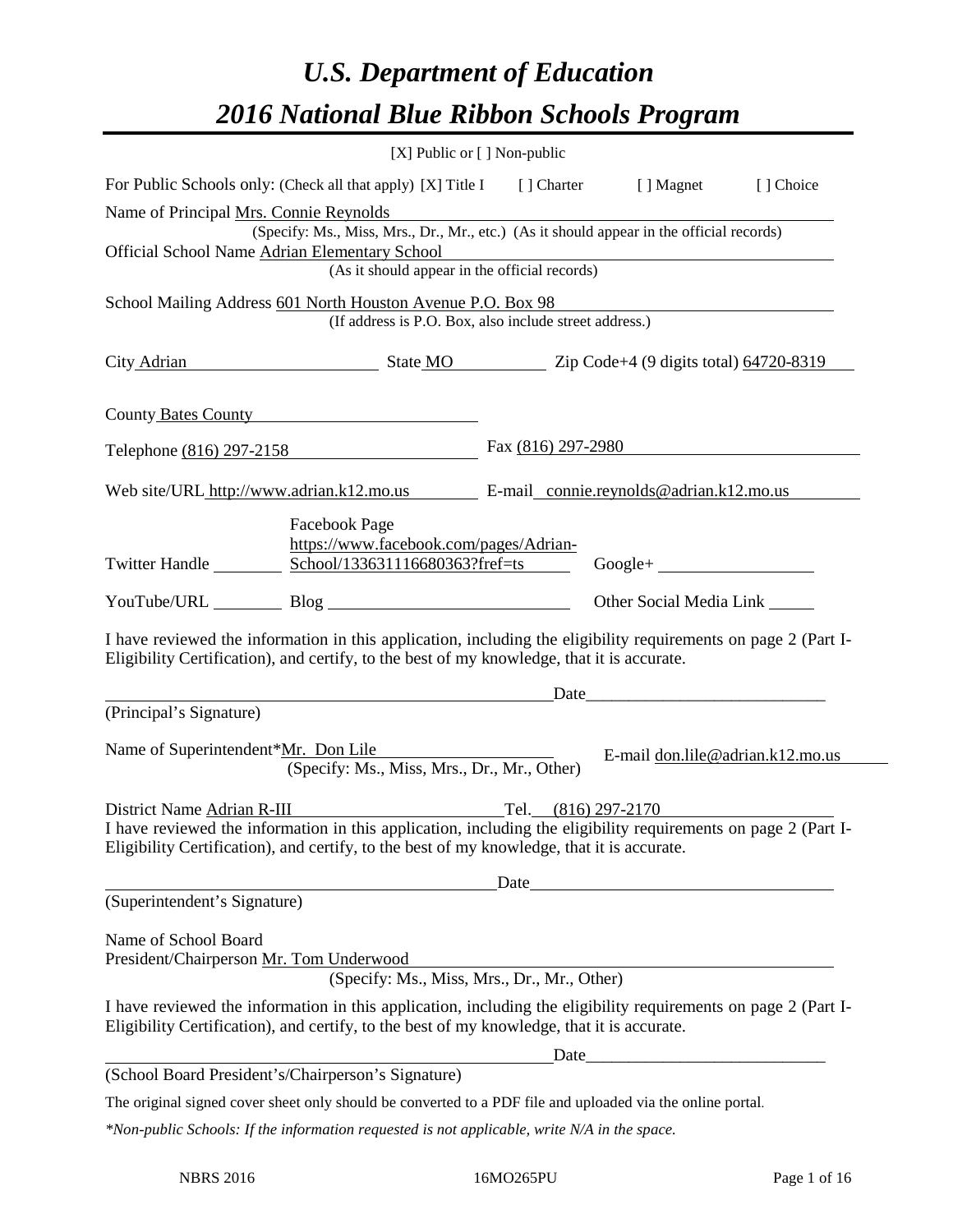The signatures on the first page of this application (cover page) certify that each of the statements below, concerning the school's eligibility and compliance with U.S. Department of Education and National Blue Ribbon Schools requirements, are true and correct.

- 1. The school configuration includes one or more of grades K-12. (Schools on the same campus with one principal, even a K-12 school, must apply as an entire school.)
- 2. The public school has met their state's accountability requirements (i.e., avoided sanctions) in participation, performance in reading (or English language arts) and mathematics, and other academic indicators (i.e., attendance rate and graduation rate) using the most recent accountability results available for the year prior to nomination.
- 3. To meet final eligibility, a public school must meet the state's accountability requirements (i.e., avoided sanctions) in participation, performance in reading (or English language arts) and mathematics, and other academic indicators (i.e., attendance rate and graduation rate) for the year in which they are nominated (2015-2016) and be certified by the state representative. Any status appeals must be resolved at least two weeks before the awards ceremony for the school to receive the award.
- 4. If the school includes grades 7 or higher, the school must have foreign language as a part of its curriculum.
- 5. The school has been in existence for five full years, that is, from at least September 2010 and each tested grade must have been part of the school for the past three years.
- 6. The nominated school has not received the National Blue Ribbon Schools award in the past five years: 2011, 2012, 2013, 2014, or 2015.
- 7. The nominated school has no history of testing irregularities, nor have charges of irregularities been brought against the school at the time of nomination. The U.S. Department of Education reserves the right to disqualify a school's application and/or rescind a school's award if irregularities are later discovered and proven by the state.
- 8. The nominated school or district is not refusing Office of Civil Rights (OCR) access to information necessary to investigate a civil rights complaint or to conduct a district-wide compliance review.
- 9. The OCR has not issued a violation letter of findings to the school district concluding that the nominated school or the district as a whole has violated one or more of the civil rights statutes. A violation letter of findings will not be considered outstanding if OCR has accepted a corrective action plan from the district to remedy the violation.
- 10. The U.S. Department of Justice does not have a pending suit alleging that the nominated school or the school district as a whole has violated one or more of the civil rights statutes or the Constitution's equal protection clause.
- 11. There are no findings of violations of the Individuals with Disabilities Education Act in a U.S. Department of Education monitoring report that apply to the school or school district in question; or if there are such findings, the state or district has corrected, or agreed to correct, the findings.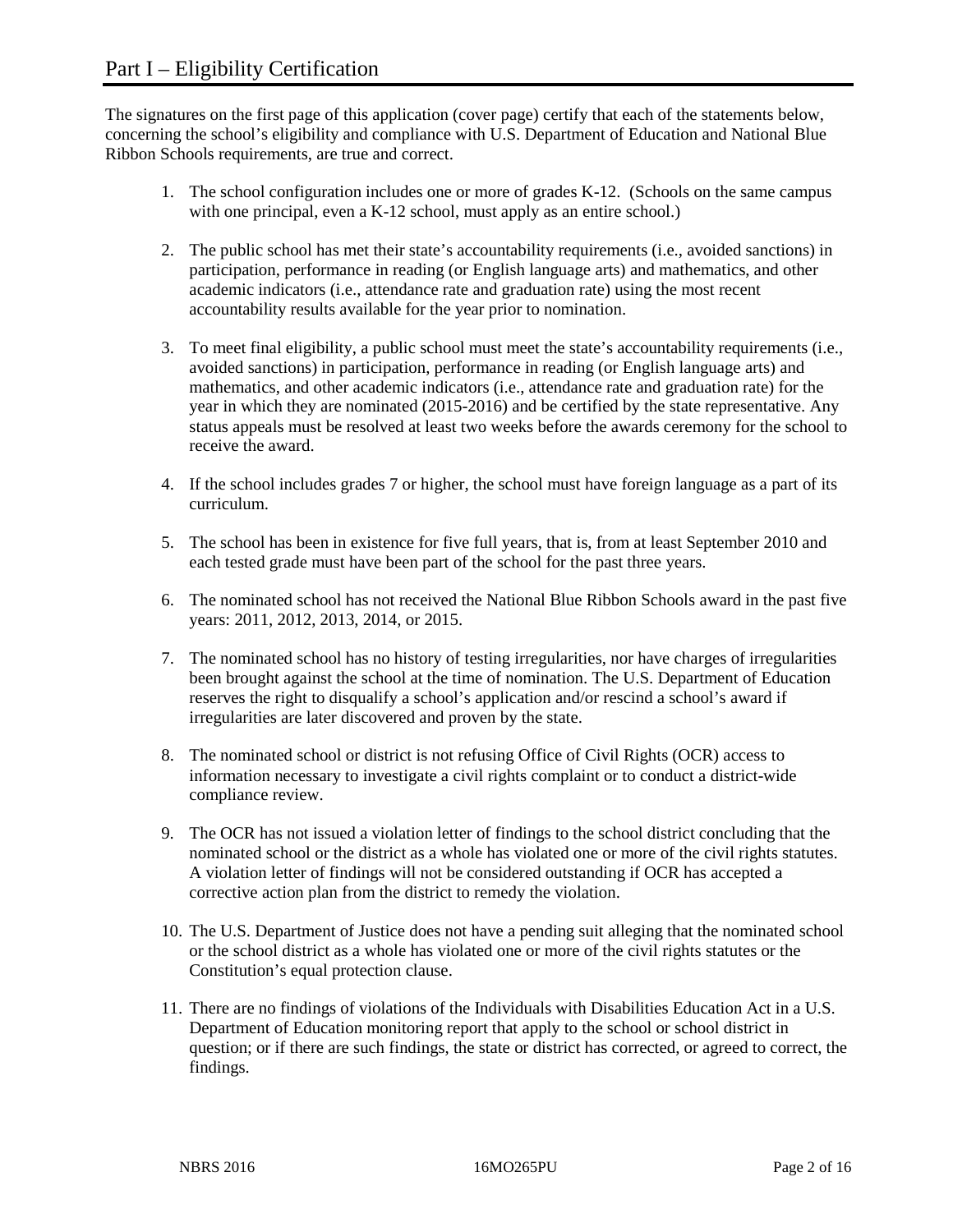#### **Data should be provided for the most recent school year (2015-2016) unless otherwise stated.**

#### **DISTRICT**

1. Number of schools in the district  $1$  Elementary schools (includes K-8) (per district designation): 0 Middle/Junior high schools 1 High schools 0 K-12 schools

2 TOTAL

**SCHOOL** (To be completed by all schools)

- 2. Category that best describes the area where the school is located:
	- [] Urban or large central city [ ] Suburban with characteristics typical of an urban area [ ] Suburban [X] Small city or town in a rural area [ ] Rural
- 3. Number of students as of October 1, 2015 enrolled at each grade level or its equivalent in applying school:

| Grade                           | # of         | # of Females | <b>Grade Total</b> |
|---------------------------------|--------------|--------------|--------------------|
|                                 | <b>Males</b> |              |                    |
| <b>PreK</b>                     | 23           | 20           | 23                 |
| K                               | 15           | 33           | 48                 |
| 1                               | 33           | 29           | 62                 |
| $\overline{2}$                  | 14           | 33           | 47                 |
| 3                               | 32           | 20           | 52                 |
| 4                               | 22           | 29           | 51                 |
| 5                               | 19           | 29           | 48                 |
| 6                               | 0            | 0            | $\theta$           |
| 7                               | 0            | 0            | 0                  |
| 8                               | 0            | 0            | 0                  |
| 9                               | 0            | 0            | 0                  |
| 10                              | 0            | 0            | $\theta$           |
| 11                              | 0            | 0            | $\Omega$           |
| 12 or higher                    | 0            | 0            | 0                  |
| <b>Total</b><br><b>Students</b> | 158          | 193          | 351                |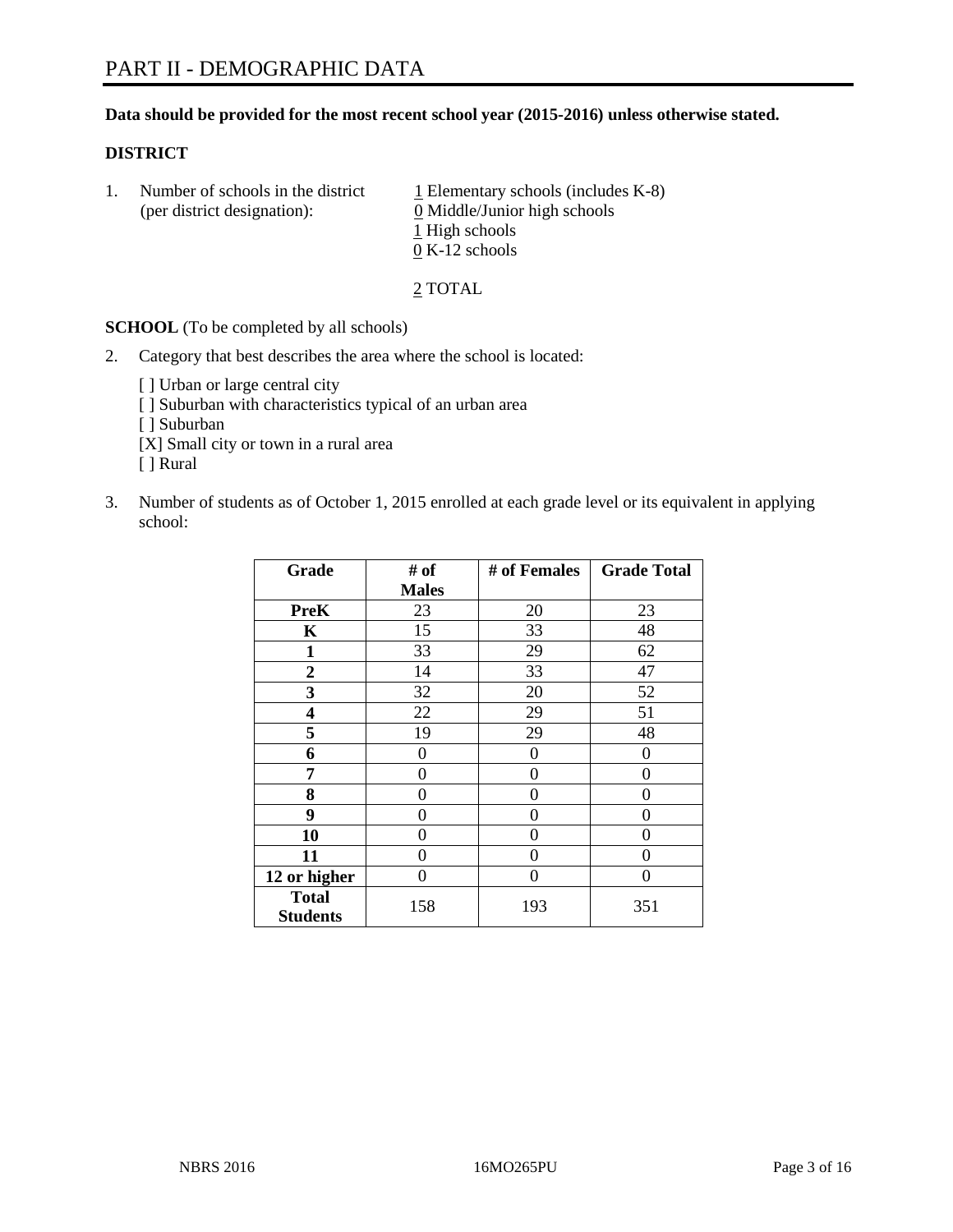the school: 0 % Asian

4. Racial/ethnic composition of  $1\%$  American Indian or Alaska Native 1 % Black or African American 1 % Hispanic or Latino 0 % Native Hawaiian or Other Pacific Islander 97 % White 0 % Two or more races **100 % Total**

(Only these seven standard categories should be used to report the racial/ethnic composition of your school. The Final Guidance on Maintaining, Collecting, and Reporting Racial and Ethnic Data to the U.S. Department of Education published in the October 19, 2007 *Federal Register* provides definitions for each of the seven categories.)

5. Student turnover, or mobility rate, during the  $2014 - 2015$  school year:  $11\%$ 

This rate should be calculated using the grid below. The answer to (6) is the mobility rate.

| <b>Steps For Determining Mobility Rate</b>         | Answer |  |
|----------------------------------------------------|--------|--|
| (1) Number of students who transferred to          |        |  |
| the school after October 1, 2014 until the         | 21     |  |
| end of the 2014-2015 school year                   |        |  |
| (2) Number of students who transferred             |        |  |
| <i>from</i> the school after October 1, 2014 until | 19     |  |
| the end of the 2014-2015 school year               |        |  |
| (3) Total of all transferred students [sum of      | 40     |  |
| rows $(1)$ and $(2)$ ]                             |        |  |
| (4) Total number of students in the school as      | 371    |  |
| of October 1, 2014                                 |        |  |
| (5) Total transferred students in row (3)          | 0.108  |  |
| divided by total students in row (4)               |        |  |
| $(6)$ Amount in row $(5)$ multiplied by 100        |        |  |

6. English Language Learners (ELL) in the school:  $0\%$ 

0 Total number ELL

Specify each non-English language represented in the school (separate languages by commas):

- 7. Students eligible for free/reduced-priced meals: 47 % Total number students who qualify: 165
- 8. Students receiving special education services:  $\frac{0}{0}$  %

0 Total number of students served

Indicate below the number of students with disabilities according to conditions designated in the Individuals with Disabilities Education Act. Do not add additional conditions. It is possible that students may be classified in more than one condition.

| 4 Autism                              | 0 Orthopedic Impairment                 |
|---------------------------------------|-----------------------------------------|
| 0 Deafness                            | 3 Other Health Impaired                 |
| 0 Deaf-Blindness                      | 8 Specific Learning Disability          |
| 0 Emotional Disturbance               | 22 Speech or Language Impairment        |
| 0 Hearing Impairment                  | 0 Traumatic Brain Injury                |
| 1 Mental Retardation                  | 0 Visual Impairment Including Blindness |
| $\underline{0}$ Multiple Disabilities | 3 Developmentally Delayed               |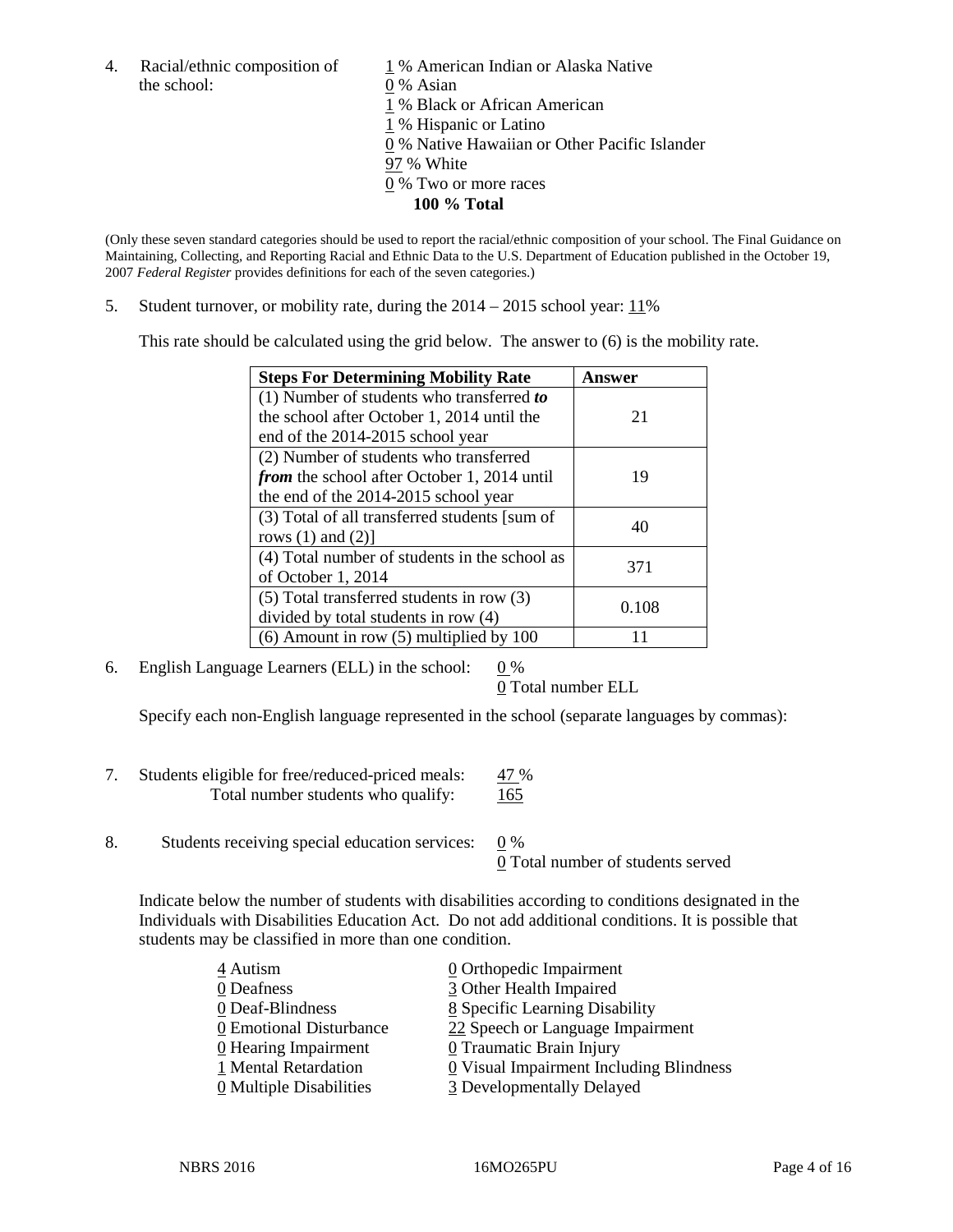- 9. Number of years the principal has been in her/his position at this school:  $1 \overline{1}$
- 10. Use Full-Time Equivalents (FTEs), rounded to nearest whole numeral, to indicate the number of school staff in each of the categories below:

|                                       | <b>Number of Staff</b> |
|---------------------------------------|------------------------|
| Administrators                        |                        |
| Classroom teachers                    | 19                     |
| Resource teachers/specialists         |                        |
| e.g., reading, math, science, special | 8                      |
| education, enrichment, technology,    |                        |
| art, music, physical education, etc.  |                        |
| Paraprofessionals                     | 8                      |
| Student support personnel             |                        |
| e.g., guidance counselors, behavior   |                        |
| interventionists, mental/physical     |                        |
| health service providers,             |                        |
| psychologists, family engagement      |                        |
| liaisons, career/college attainment   |                        |
| coaches, etc.                         |                        |

- 11. Average student-classroom teacher ratio, that is, the number of students in the school divided by the FTE of classroom teachers, e.g.,  $22:1$  16:1
- 12. Show daily student attendance rates. Only high schools need to supply yearly graduation rates.

| <b>Required Information</b> | 2014-2015 | 2013-2014  | 2012-2013 | 2011-2012 | 2010-2011 |
|-----------------------------|-----------|------------|-----------|-----------|-----------|
| Daily student attendance    | 96%       | 96%        | 96%       | 96%       | 96%       |
| High school graduation rate | $0\%$     | $\gamma\%$ | 0%        | 9%        | 0%        |

13. **For high schools only, that is, schools ending in grade 12 or higher.** 

Show percentages to indicate the post-secondary status of students who graduated in Spring 2015.

| <b>Post-Secondary Status</b>                  |    |
|-----------------------------------------------|----|
| Graduating class size                         |    |
| Enrolled in a 4-year college or university    | 0% |
| Enrolled in a community college               | 0% |
| Enrolled in career/technical training program | 0% |
| Found employment                              | 0% |
| Joined the military or other public service   | 0% |
| Other                                         | 0% |

14. Indicate whether your school has previously received a National Blue Ribbon Schools award. Yes No X

If yes, select the year in which your school received the award.

15. In a couple of sentences, provide the school's mission or vision statement.

Adrian Elementary's mission is to provide physical and emotional environments that maximize learning and emotional growth for all students to prepare them for their future.

16. **For public schools only**, if the school is a magnet, charter, or choice school, explain how students are chosen to attend.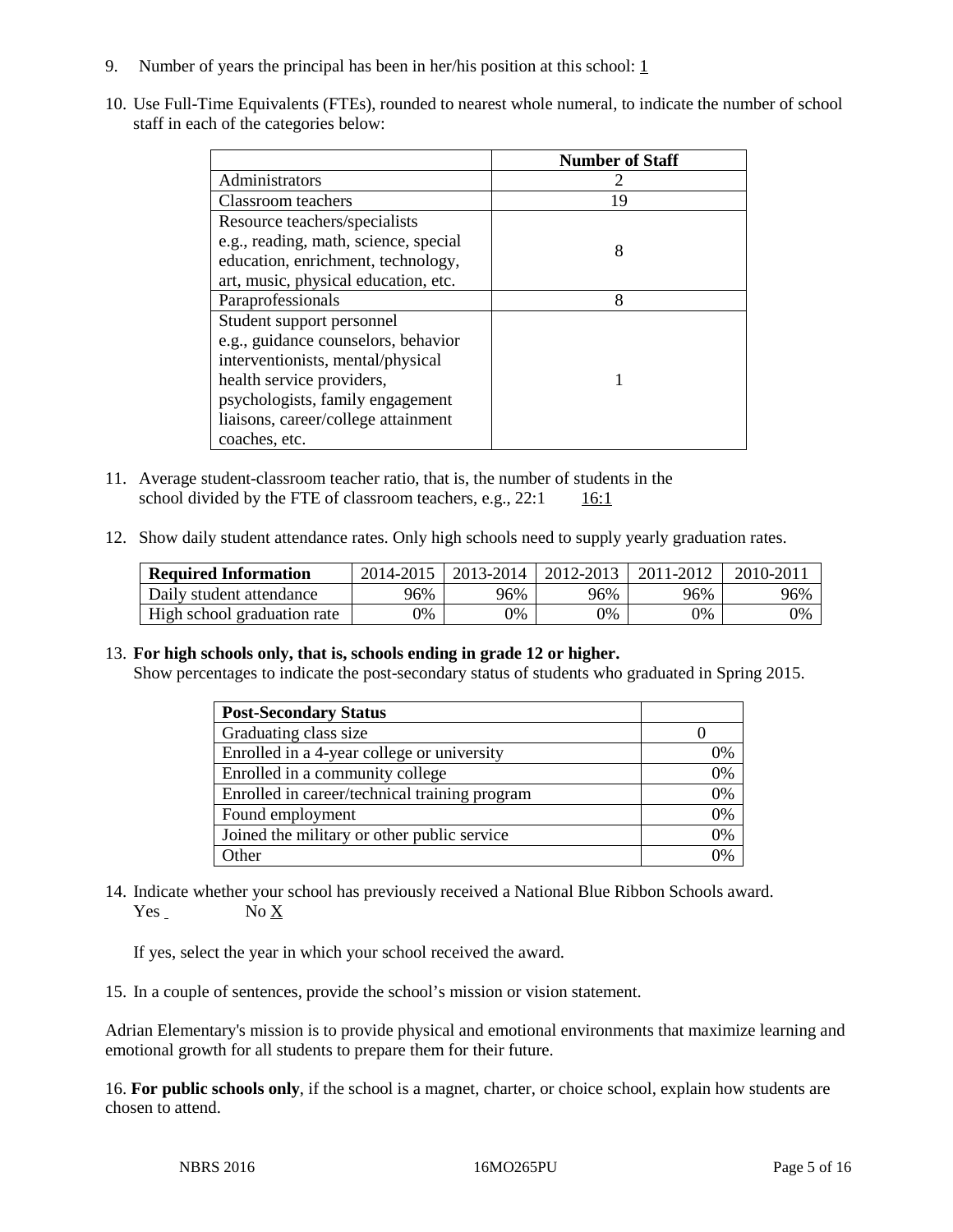# PART III – SUMMARY

The Adrian R-III School District is located in rural northern Bates County, Missouri, near Interstate 49. The district covers approximately 130 square miles and services approximately 4000 residents that work in a variety of career fields locally as well commuting to the greater Kansas City Area. The Adrian Elementary student population served over the last 5 years has remained consistent in size at approximately 350 students, and in demographics with 98.5% white, 45.6% free/reduced lunch, and 20% living below poverty level . Traditionally, the Adrian community has been very supportive of our schools and there is a sense of "Blackhawk Pride" that runs deep. Various school events including athletics and arts are well attended by community members, including those with no family members attending school. Our PTO is very active and helps support our school and students. It hosts a huge "Fun Night" in the spring for the community and the funds raised through this event go to help our students. Funds raised are used to provide several grades with field trips which help to extend learning beyond the classroom and all teachers receive resources that further the instruction of our students. The PTO also organizes other service events to assist the school, such as mulching the playground as well as organizing and sponsoring fall/spring classroom parties.

"Blackhawk Pride" also extends into academics as the community also has high expectations in this area. Over the last 10 years, Adrian Elementary students have surpassed the percentage of students meeting the state standard on state assessments by a mean of 22%. For five out of the past six years, 76% or more of Adrian Elementary students have met the standard on state assessments, with the trend increasing over the past four years from 75.9% to 88.3%. This high performance is something that the community is very proud of.

Several factors have contributed to the high performance of our students. The district is in the process of a curriculum revision to increase rigor using the Common Core State/Missouri Learning Standards as a basis for math and ELA curriculum. Along with the curriculum revision, grading practices were reviewed and changed over the past four years. Kindergarten through fifth grade students no longer receive a letter grade for a subject but rather a list of individual learning targets that are mastered, progressing or not yet mastered. Students have opportunities for assessing multiple times on a learning target, with a minimum of two times showing mastery before a learning target is marked "mastered".

Each grade level also has a minimum of 20 minutes per day dedicated Blackhawk Time. This time is set aside for individualized instruction, including intervention for students who have not yet mastered learning targets. In addition to Blackhawk Time, each grade level has time dedicated to ELA/reading and math skills classes where additional time can be used for whole class, small group or individualized instruction to hone in on learning targets for those subjects. Since we are a Title I school, during these skills times any student that needs Tier 2 intervention support in math or reading can receive it from our Title I specialists who do a great job collaborating with classroom teachers to further target student instructional needs.

Grade level core subject instructional teams have 50 minutes of common plan time daily. Most teams collaborate daily for at least a portion of that common plan time, including discussing strategies, student data, etc. Grade level teams are also allowed an amount of latitude to create instructional structures as best fits the team and its strengths. For example, the kindergarten team teachers each have their own "homeroom" of students that they start morning routine with and also work with during skills and science/social studies time in the afternoon. However, each of the three teachers also provide instruction for all kindergarten students in one specific subject--math, writing, or reading. Each class of students rotates to each teacher's classroom to receive their math, writing, and reading instruction. The second grade team has a more "traditional" structure with each of the three teachers having their own self-contained classroom in which they teach math, ELA/reading, science and social studies. However, in the afternoon, they group students according to where they are with a learning target or small set of learning targets--not mastered, progressing, or mastered--and then each teacher will then take a group of students during skill time to work with on the targeted instructional needs of the group as well as individual students. No two grade level teams have exactly the same structure for instruction. Rather, the team creates a structure that maximizes the strengths of the individual teachers. What remains consistent is assessing by learning target, allowing multiple and varied methods to show mastery, and providing targeted instruction based on student learning

NBRS 2016 **16MO265PU** Page 6 of 16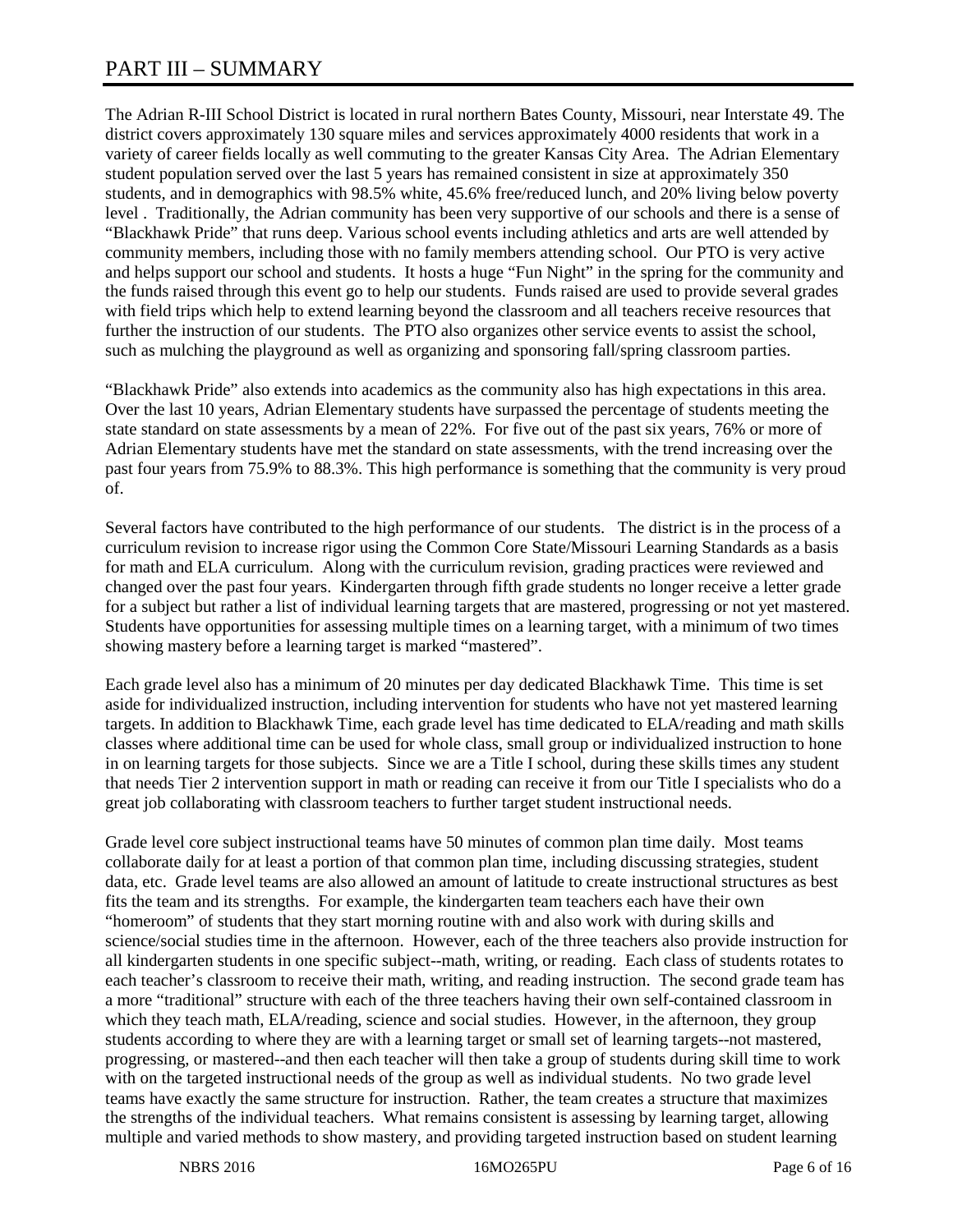progress and need, which is facilitated by teachers having common plan time across a grade level and grade spans.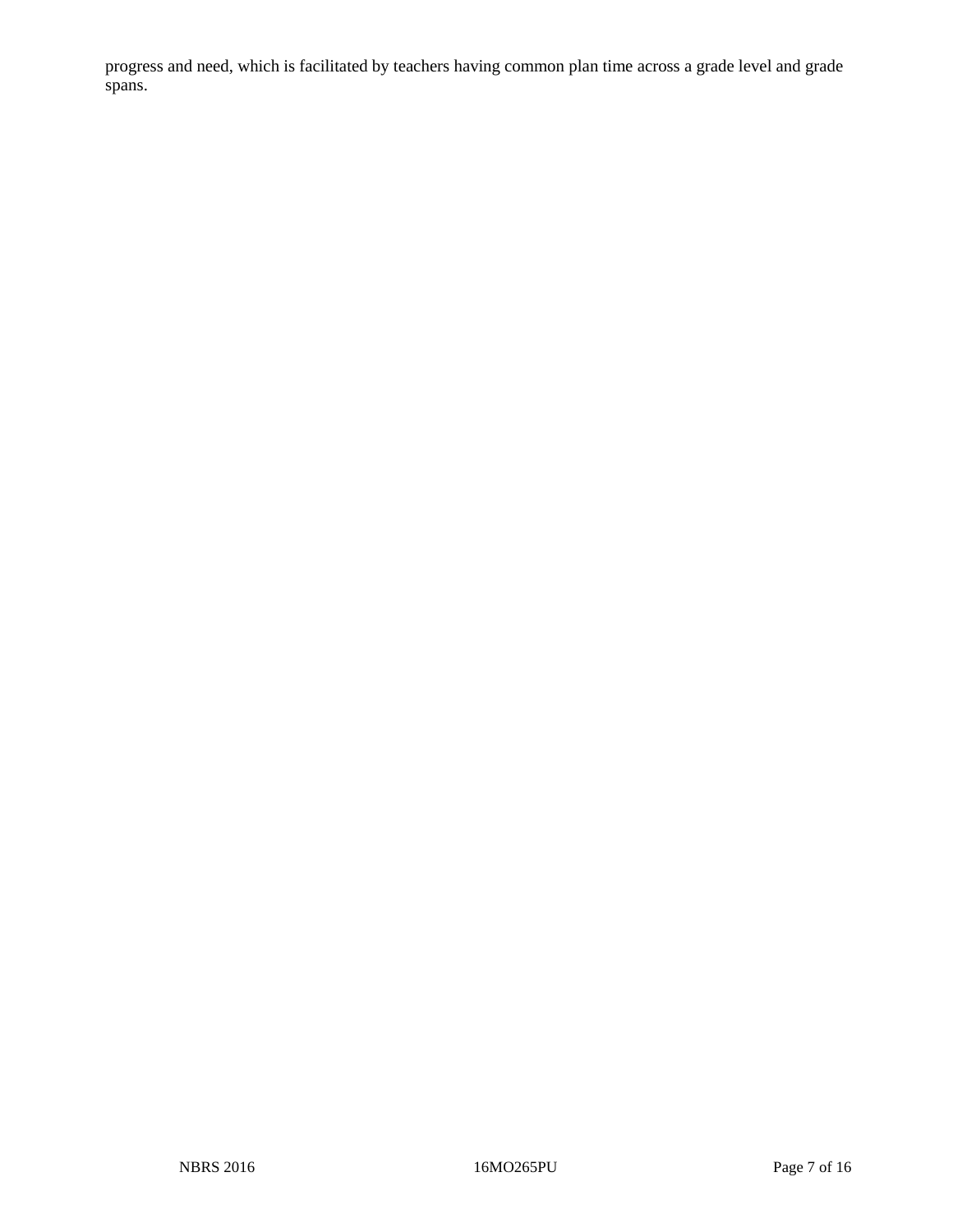## 1. Core Curriculum:

Adrian Elementary's core curriculum comes from the Adrian R-III curriculum. Each subject is composed of units of instruction based on Wiggins and McTighe's "Understanding By Design" framework. Units include essential questions, vocabulary, standards addressed, student-friendly learning targets, potential instructional activities, assessments, and teacher and student resources, which both include digital items as all grades levels have access to desktop computers and iPads, with grades 2-5 being 1-to-1 for iPads . English language arts and mathematics curricula are currently aligned to the Common Core State Standards, with progress being made to revise and align with the new Missouri Learning Standards. Science and social studies curricula are currently aligned with the Missouri Grade-Level Expectations, with progress being made to revise and align with the new Missouri Learning Standards. The core curriculum is vertically aligned PK-12 to ensure that there are no gaps and students are prepared for each grade level as they progress through school. The core curriculum addresses learning standards by ensuring that students show mastery of each learning target and are prepared to advance to the next grade level with the necessary content knowledge and skills. Although units of instruction include lists of potential activities and resources, teachers are free use whatever resources they have available to provide the best instruction and learning opportunities for all content areas.

In English language arts, units of instruction incorporate reading, listening/speaking, and writing around a topic or theme. Vocabulary and spelling/sight words are incorporated into these units as well. Macmillan/McGraw-Hill's "Treasures" series is used at all grade levels. In grades K-3, it is the primary resource for teaching/learning resources with supplementation from other resources as dictated by student learning needs. In grades 4-5, "Treasures" is still a key resource for ELA instruction. However, a variety of independent reading books are also used to help differentiate instruction and further student mastery. Another key piece to grades 1-5 reading success is the use of the Accelerated Reader program. Through the use of the is program, every student has a reading range to select books from and a quarterly goal to accomplish. Students are given time daily during reading classes to independently read books to help achieve individual goals set. Cross-content lessons involve writing in science and social studies.

In math, units of instruction incorporate content strands appropriate for each grade level including counting/cardinality, operations/algebraic thinking, numbers and operations, measurement/data, and geometry. Content and skill progressions within these units are according the the Adrian R-III curriculum. Macmillan/McGraw-Hill's "Math Connects" series is used at all grade levels. However, teachers are free to use any available teaching/learning resources available to help further student mastery of learning targets.

In social studies, units of instruction incorporate content strands appropriate for each grade level including using social studies tools/skills, geography, institutions and traditions, economics, Missouri/US/World history, and governance. Content and skill progressions within these units are according to the Adrian R-III curriculum. There is no textbook series that is used across the grade levels. Teaching teams and grade-level "experts" have cultivated a set of resources, including digital items, that meet the instructional needs of students. The review and revision of these sets of resources is ongoing to make sure that materials used best suit the needs of students.

In science, units of instruction incorporate content strands appropriate for each grade level including matter and energy, force and motion, living organisms, ecology, earth systems, and the universe. Much of the units of instruction focus on hands-on learning and science inquiry methods. McGraw-Hill's "Science: A Closer Look" series is used at all grade levels. However, teachers are free to use any available teaching/learning resources available to help further student mastery of learning targets. Fourth and fifth grade science learning centers around STEM (science, technology, engineering, and mathematics) based activities. These activities also incorporate the use of science notebooks as part of science inquiry to facilitate writing instruction.

Our preschool curriculum is a result of collaboration between the kindergarten and preschool teams to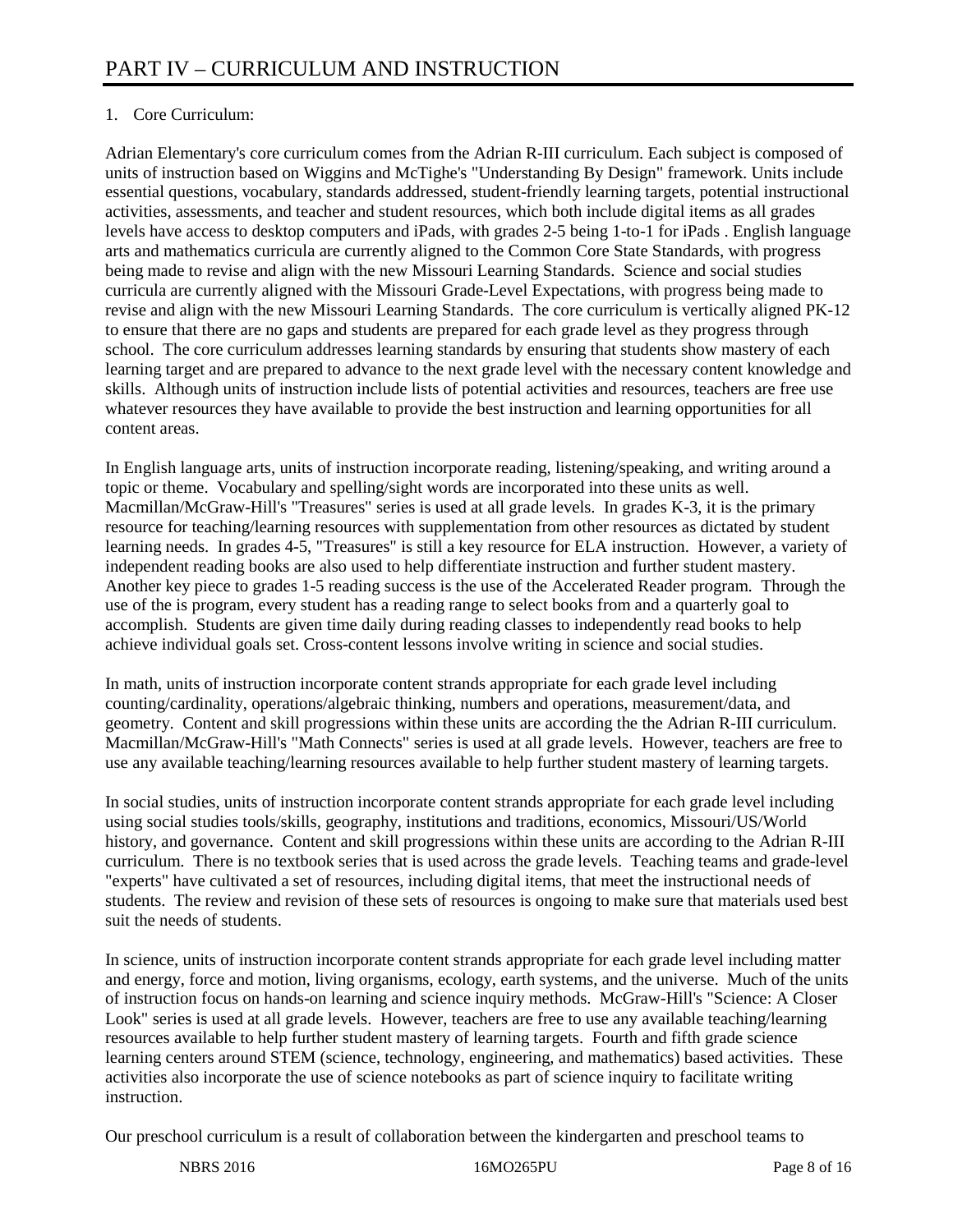ensure that our PK program prepares our students with the social, emotional, physical, and academic skills identified as "kindergarten ready" by our school. Each year "kindergarten readiness" is revisited and adjustments are made in the PK curriculum to address this readiness while meeting accreditation requirements as well. It is vital that we do this because what was considered "kindergarten ready" four to five years ago has changed drastically in today's terms because of the increase in rigor. Academically our PK students work on letter and number recognition, phonics, sight words, and handwriting through ELA, social studies and science. Books used often go with a theme (ie. Animals--"Brown Bear, Brown Bear, What Do You See" for colors, "Cat in the Hat" for science/weather, Pete the Cat books for a variety of math, science and social studies). Centers also have themes that may rotate (Science--plants, insects, etc., Social Studies--families, holidays, etc., Math--measuring, counting/adding/subtracting, etc.) but there is consistency in letter/number recognition, phonics, sight words and handwriting being part of these activities. Socially and emotionally, our PK curriculum concentrates on rules/expectations, cooperation, interpersonal relationships, dealing with feelings/emotions, self-assessment/regulation, routine, etc. Physically our program includes gross and fine motor skills.

#### 2. Other Curriculum Areas:

All of our kindergarten through fifth grade students have a "specials rotation" that provides every student 50 minutes of instruction weekly in each of the areas of art, music, PE, computer technology, and library. Each of these non-core areas, with the exceptions of library and computer, has its own explicit curriculum that addresses the outcomes and standards for the area.

Computer time serves a variety of purposes, depending on the grade level. Programs used include Reading Eggs, Math Seeds, Skoolbo, ABCya, Study Island, and Type to Learn. In kindergarten through second grade, that time focuses mainly self-paced programs that facilitate reading and math learning that correlates to the grade level standards. In addition to these programs, second grade also is introduced to basic keyboarding skills during the second semester. Third through fifth grades have heavier instruction on keyboarding and computer use but also focus on reading and math skills as well as self-paced content lessons in ELA, math, and science. The keyboarding is especially important in third through fifth grades because they are using technology, such as iPads, in core content classes that require basic keyboarding skills, as well as later on in life with the prevalent use of computers in a large number of careers and jobs. All of our elementary students are also introduced to computer coding through the activities at Code.org. Fourth and fifth grades continue this instruction periodically throughout the year. This helps students to become familiar the career opportunities available in the computer science/technology fields.

Library time is more than providing time for students to find and check out books--students have multiple times during the week that they visit the library solely for this purpose. During their library rotation, the library staff provides ELA-support instruction for grades kindergarten through third that centers around different books from the Show Me Readers Award list and incorporates published activities from the Missouri Association of School Librarians. For fourth and fifth grade students, grade levels select books from cultivated lists, including Mark Twain Nominees and previous student suggestion. Activities for fourth and fifth grade go more in depth--plot/turning point, ordering/sequencing events, paraphrasing, identifying conflict, plot and setting elements, extending vocabulary, and them. At all grade levels, activities include reading the books out loud to students, to address ELA listening standards, as well as identifying story elements such as character, setting, and plot. Standards addressed include those found in the listening strand as well as reading informational text and literature for each grade level.

Art's curriculum is based on the Missouri Visual Art Grade-Level Expectations. Its goals are to help students be able to develop and communicate ideas using various techniques, media, subject matter, and themes, as well as by selecting and applying art elements and principles. Art class also involves students in interpreting, analyzing and evaluating the quality of artwork (student's own as well as the works of peers and others). The art teacher also helps students make interdisciplinary connections through collaborating with core content teachers to develop projects based on literary works (books being read in class), historical time frames (what was going on outside the art world during that period, culture, etc.), and scientific topics (colors of the spectrum, tree biology/structure with Arbor Day Foundation poster contest, water conservation, resource management, etc.). Student products are shared with the school and community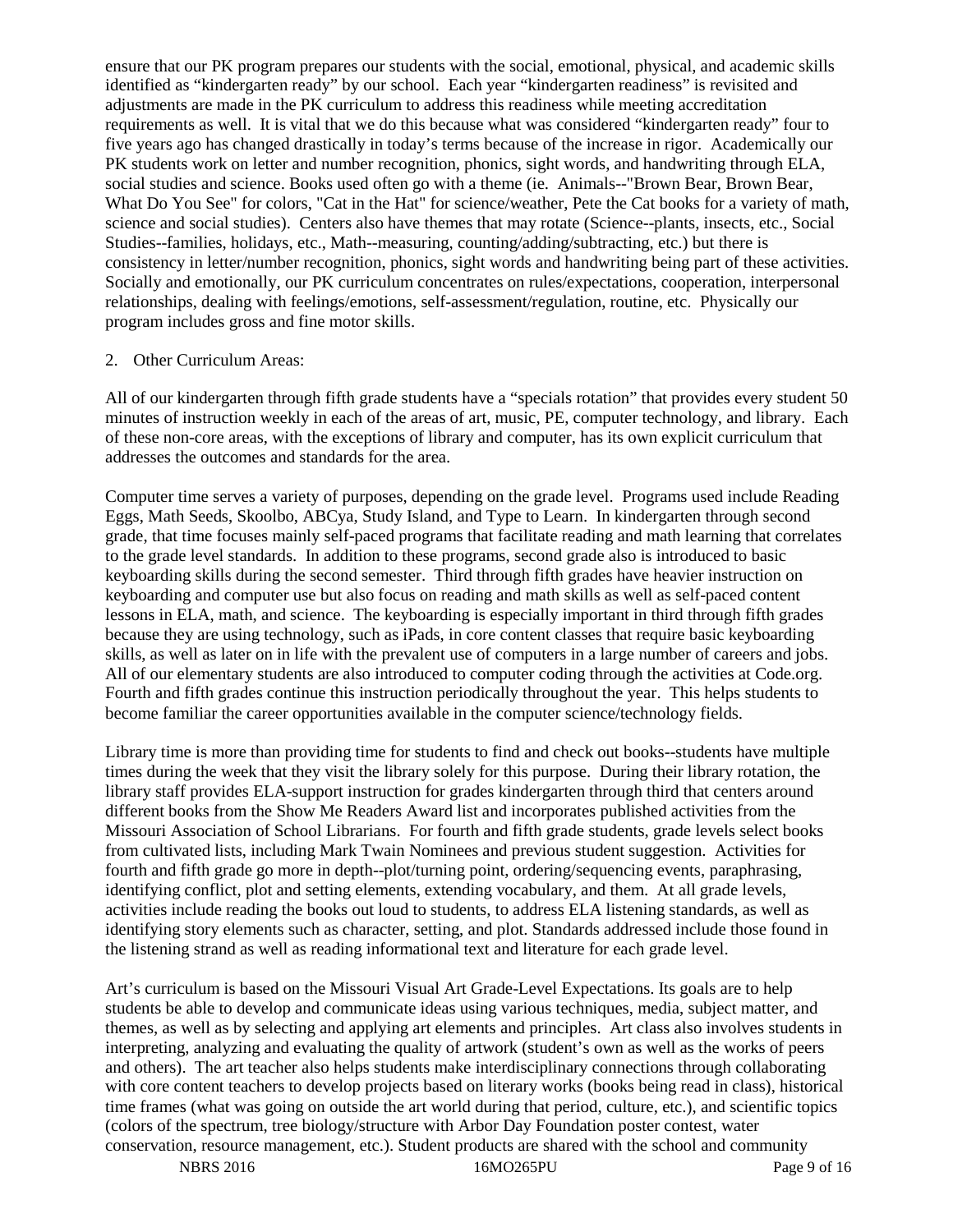during the winter concert and spring fine arts night displays.

The Missouri Music Expectations form the basis of vocal music instruction. Music class activities intermix performance, musical elements/principles, and artistic perception. Through classroom and school wide performances, students develop self-confidence and poise. Music uses different genres to teach history/social studies (freedom, patriotic, folk, cultural, and seasonal songs) and ELA (rhymes, folk tales, alliteration), as well as science and math (math and science content songs). In addition to these items, kindergarten through fifth grade students are exposed to instrumental music through use use of a wide variety of percussion instruments and third through fifth grade students also experience instrumental music through playing recorders.

PE curriculum is derived from the Missouri Physical Education Grade-Level Expectations. The goals are to promote physical activity, personal fitness, healthy living, responsible personal and social behavior during physical activity, injury prevention/treatment/rehabilitation, and fundamental movement skills. A variety of activities are used in instruction and include individual, small group, and whole class games, as well as lifetime sports and gross motor skills practice. In addition to the PE standards addressed, classes promote cross-curricular connections. For instance, PE classes include cup stacking which promotes crossing the mid-line of the body which, in turn, helps students to develop the ability to track words as they read across the page. PE class also incorporates math by having students practice math skills in activities (counting, measuring, calculating area, geometry/shapes, etc.) as well as science (body/organ systems, health/nutrition, individual wellness) and social studies (origins/purposes of games). Many of the gross and fine motor skills that are taught in these non-core classes also help to facilitate core content learning and vice versa.

3. Instructional Methods and Interventions:

Adrian Elementary is a Title I school and provides services for both English language arts and math for students in grades K-5. The majority of instructional intervention occurs at the classroom or grade level. Classroom teachers use formative assessment to determine what the learning needs of each student are and act accordingly. Tier 1 interventions occur during regular class instruction. Tier 2 interventions typically happen at the grade level with teachers using Blackhawk Time for more personalized intervention. Grade level teachers often "trade" students based on where they are with learning targets (below, on, or above grade level) and all students receive instruction accordingly, not just struggling students. In addition to Blackhawk Time, teachers also can structure ELA and math skills time in a similar fashion. Title I teachers work very closely with classroom teachers to provide targeted intervention for students as needed. Classroom teachers use formative assessments and Title I teachers use screening data to determine if further intervention outside the classroom (Tier 3) is warranted. These services can be long-term/ongoing or as needed depending on student need and prescribed accordingly. Tier 3 interventions also occur within the Special Services department as pull out time for IEP students. Classroom and special services staff collaborate to ensure that students are working on appropriate skills/content progressions.

Renaissance Learning's Accelerated Reader (AR) program is used to individualize reading for all students. Each student has a quarterly reading assessment and individual reading materials are selected based on this data. Individual student reading goals and instruction are guided by this data as well.

Technology, including individual iPads, desktop computers, and a variety of vendor programs and applications, is used to target individual student learning needs. Individualized learning lessons that progress according to the learning rate of each student are a large part of this type of instruction which also supplements classroom small group and whole class learning. Kindergarten and first grade classes each have 5-7 iPads used in a learning center structure. Grades 2-5 students have individual iPads that are used on a daily basis for instruction. In addition to iPads, classes can also sign up for computer lab time as needed.

Students receive periodic feedback on formative assessments and know what their learning needs are. Adrian Elementary teachers have high expectations for all students but understand that learner rates vary and that instruction must also vary according to need, along with being encouraging and promoting a growth mindset. Students that haven't mastered learning targets are simply "not there yet", indicating to them that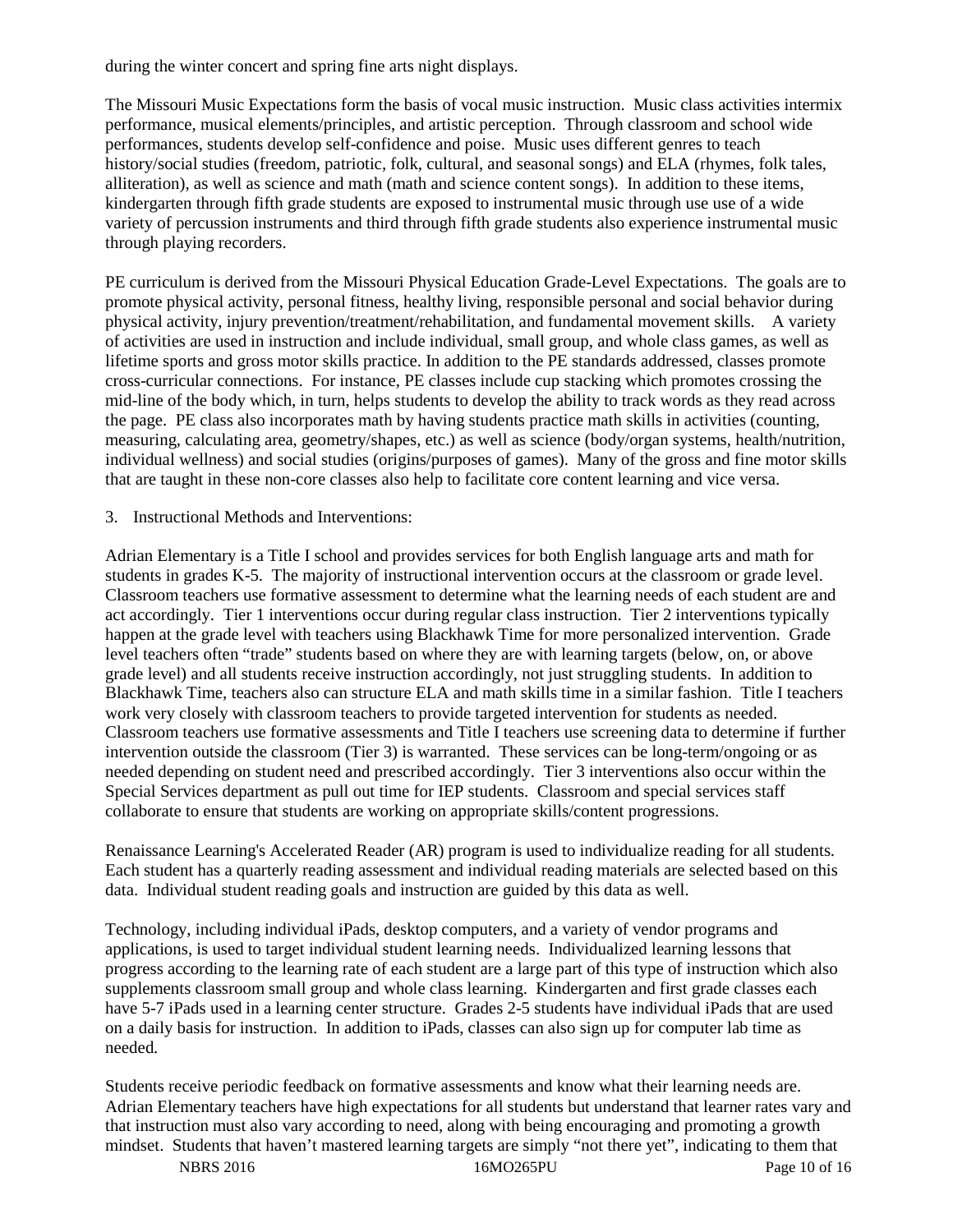they may not get it the first or second time but they are expected to make progress and are supported to get there.

4. Assessment for Instruction and Learning and Sharing Assessment Results:

Through the use of assessments, we are able to determine what skills and content individual students have mastered and what they each need to work on. These include formative, summative, bench-marking and state assessments that allow us to figure out where students are in their learning and progress being made. In addition to this, assessment data is used to determine the instructional needs of students. The results of these assessments are made known to grade level teachers, vertical teams, students and parents in a variety of manners including daily assessment results being sent home, progress reports, quarterly grades and MAP results reports. In addition to these, teachers also have access to screening and bench-marking data which are also shared with parents when needed.

In preschool and kindergarten, the Brigance Early Childhood Screens III are administered to students each spring, including those PK students not enrolled in the district's preschool. From this data, teachers know what skills to target throughout the year and can also determine progress made from age 3 to the end of kindergarten. Title I uses a variety of tools with individual students as needed to determine student reading needs. These tools include QRI-5 as well as reading series fluency assessments or DIBELS.

All students in grades 2-5 are assessed quarterly using the STAR reading and math assessments to determine their progress throughout the year. All first grade students also complete these assessments during 3rd and 4th quarter to determine their reading and math level. This data is then used at the beginning of the following year to determine instructional needs and also individual student growth. Students in grades 3-5 complete ELA and math benchmarks using Edmentum's Study Island program. From this data, teachers can monitor student progress towards mastery of the Missouri Learning Standards. These same grade levels also use the Study Island lesson components to target individual student instruction based on areas that each student needs to work on.

Grade level assessment of learning targets also provide data on student mastery of district curriculum. Each grade level team meets at least weekly to review student progress and determine the instruction that best addresses each students individual needs. As previously mentioned in the Instructional Methods and Interventions section, this data is often used by grade levels to groups students at all levels (below, on, or above) and provide additional instruction as needed.

Missouri Assessment Program (MAP) grade-level assessment data for each subject in grades 3-5 is used to determine which standards need to possibly be addressed better at the individual and whole group level using the previous year's data. This data allows teachers to pinpoint where individual students are with standards, especially those that impact current grade level instruction/learning. It also helps teachers identify and address where gaps in instruction in content and/or depth of understanding may be occurring.

To maintain the high level of achievement that our students have shown over the last four years, we will continue to use formative, summative and screening data to determine where students are at in their learning and provide them with the instruction that addresses the individual needs of each student. However, there is an achievement gap based on MAP data in both ELA and math that exists for IEP students, in that the IEP students overall score approximately 20% lower than their cohort in math, ELA and science. On previous versions of the MAP, this same gap existed at 10% for ELA and 20% for math. As the rigor and assessment has changed we will be looking further at 2016 data to see if we have, in fact, closed the gap and to what degree. Supports currently include collaboration between special services staff and regular classroom teachers so that IEP goals that students are working on include essential grade level learning targets as well as other identified IEP goals so that students do not fall further behind their peers. These students also have access to the same supports that other students have as well.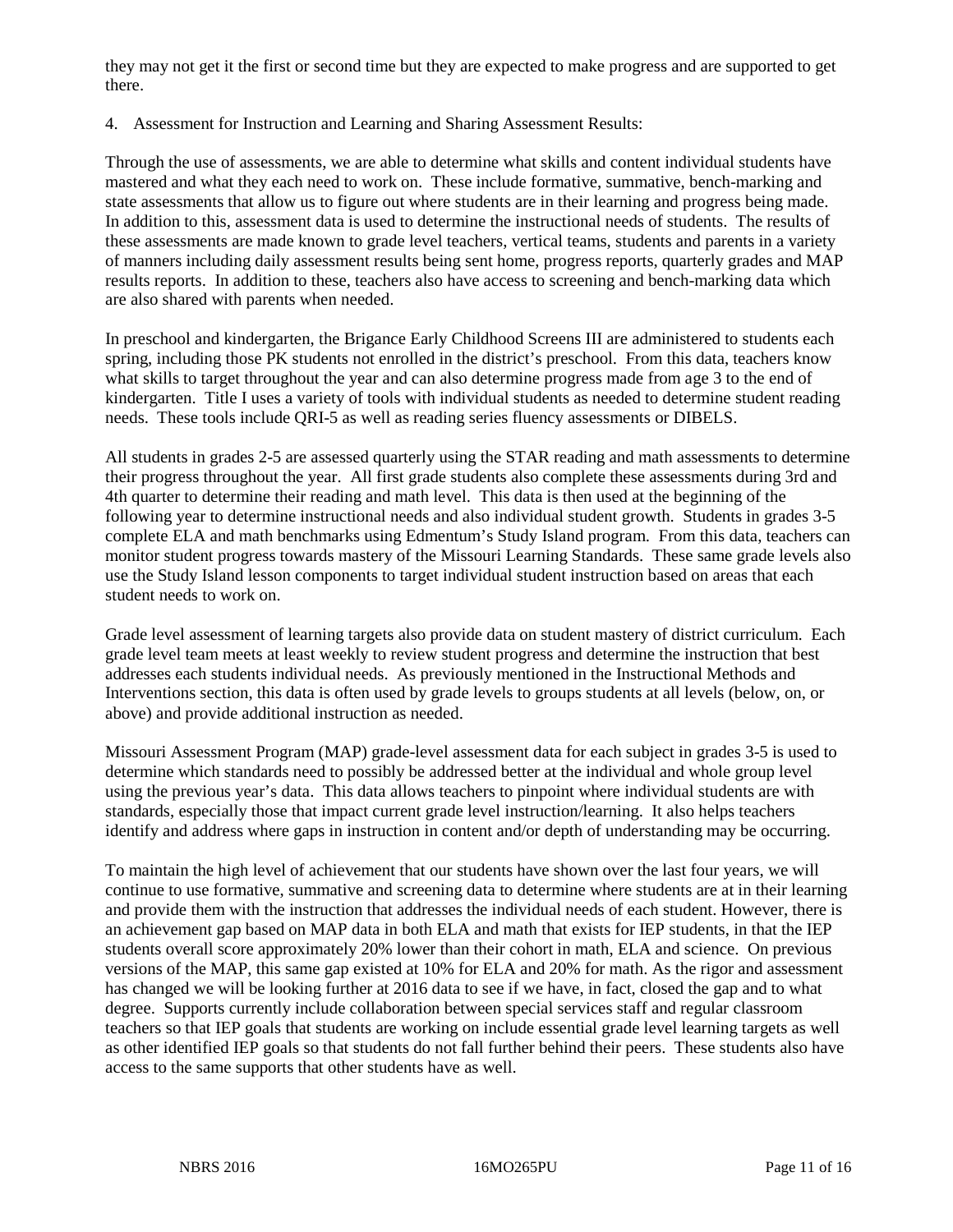### 1. School Climate/Culture:

Blackhawk Pride, that is working hard and doing your very best while being kind and supportive to others, is the basis of our school culture. Students know that high expectations have been set for them but they also know staff care about them and will provide the support and assistance that they need in order to achieve at high levels. Further, our culture is one in which mastery is what is important, not necessarily getting it first or fastest. The overall outcomes and mastery are the goals that students work toward. However, if a student does learn quickly, they aren't "done" when minimum mastery expectations are met. Students know that they will go as far as they can during the learning time that they have and will receive learning supports to that level.

In addition to high academic expectations, students also must develop and practice good citizenship. Staff work relentlessly with students on self-managing behavior by helping them reflect on their behavior and encouraging students to make choices that help them be successful, kind members of our school while keeping developmentally appropriate practices in mind. Staff collaboration around students involves the academic, social and behavior progress of students. Grade level and non-core teachers are committed to helping students grow in these areas and to working closely with families. Adrian Elementary has previously had training on the specific needs of students of poverty as almost 46% of students are eligible for free or reduced lunch and 20% of our students live below the poverty level. Staff must understand, respect, and work within a family culture that is different than what they themselves grew up in. They also understand the value of keeping parents engaged/informed in their student's learning and therefore communicate frequently with families to keep them abreast of their student's progress.

To assist staff in these endeavors, professional development is provided according to both building level and individual needs. Staff are committed to providing the best instruction and learning experiences possible for students and this includes willingness to increase and stretch their teaching skills regardless of how "veteran" someone is. There is no one professional development plan that blankets all of the staff in Adrian Elementary. Staff, with the input of administration, develop individual or team professional development plans that specifically help them target identified growth areas. Observations are formative and specific feedback is provided to help teachers know what they are doing well, what they need to work on and what resources/supports they have available to them.

#### 2. Engaging Families and Community:

Adrian Elementary involves families and community patrons in the educational process to help all students achieve at the highest levels possible. Our school looks for methods to remove obstacles that keep parents/families/community members from being involved. This includes a willingness to work with families outside the regular school day or even school week because not all individuals work a schedule that meshes with the school schedule. Staff encourages regular collaboration with families and community members so that these individuals are aware of what's going on within the classroom and school. Most individual teachers publish a newsletter at least twice a quarter, with many publishing biweekly or weekly. A school newsletter is published monthly and includes information pertinent to families regarding school events, procedures and policies. Staff also communicate with parents and community members regularly through emails, phone calls, communication apps (Remind 101, Class Dojo, etc.) and face-to-face meetings. In addition to these forms of communication, staff also send home daily notes as needed. Parent teacher conferences for all students are held in the fall, at the end of the first quarter, as a progress check. The average attendance rate over the past four years has exceeded 98%. Additional parent conferences are scheduled with individual teachers and grade level teams throughout the year, especially for those students needing additional support so that the school and families can partner for student success.

Students and families receive resource support through a variety of services facilitated by the school. Adrian Elementary partners with the county food pantry to provide weekly food backpacks to students in need so that they have food over the weekend. The school is also able to put families in contact with the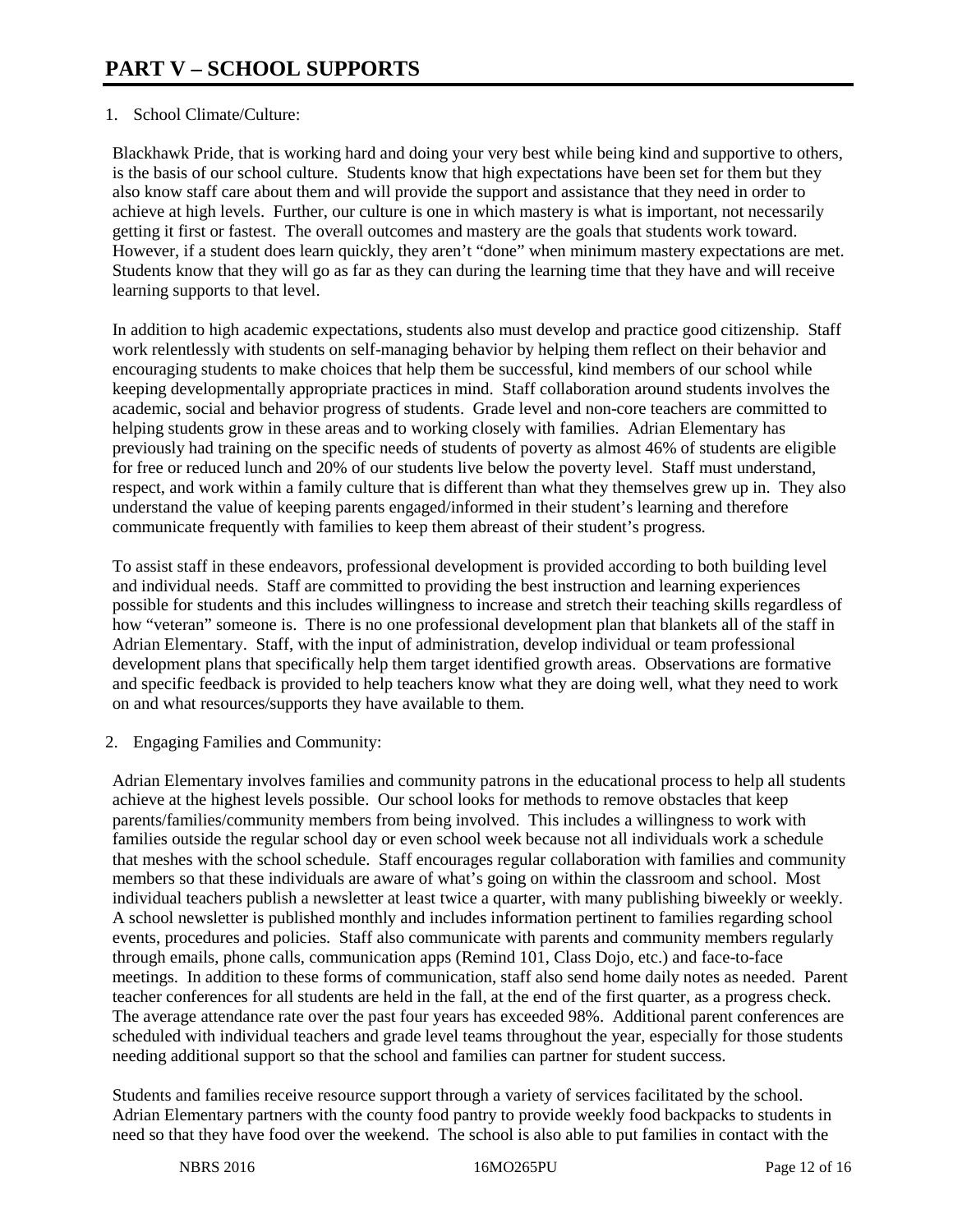community Ministerial Alliance that helps provide emergency monetary and physical resources. The same Alliance, as well as local Beta Sigma Phi chapters, partner with the school to provide coats, hats, and gloves for students in need. The school also works with Osage Valley Electric Cooperative, the high school FCCLA and FBLA chapters, and individual volunteer families to provide Christmas meals and gifts to families in need. A "Santa's Workshop" is sponsored through PTO to assist students in purchasing Christmas gifts for their families.

In addition to the above items, Adrian Elementary staff actively support "Team Educate" in its fundraising efforts for the American Cancer Society. This includes volunteering time as well as monetary and physical resource item (ie. books for a sale) donations. Elementary staff and students have also supported fundraising efforts with Pajamas for Gannon sponsored by Gannon's Gang Memorial fund that honors a boy from our area that died of cancer and provides monetary support to families dealing with childhood cancer crises. Another pajama fundraising event for one of our very own teachers whose husband recently suffered a stroke and is currently going through rehabilitation.

#### 3. Professional Development:

The Adrian Elementary school professional development plan falls under the district-wide PD plan. Professional development is determined by collecting and analyzing data as well as self-reflection practices. Professional development at the district, individual school, small groups of teachers, and individual teacher levels incorporate a variety of data. This includes indicator data collected using the Network for Educator Effectiveness (NEE) observation system and student surveys (where appropriate), semi-annual district parent and community surveys, district level PD needs surveys, building level PD needs surveys, recommendations of the PD committee and staff reflections on practices. Professional development also uses student data from performance on individual learning target assessments (SLOs) from the district curriculum which includes academic standards, benchmarking, standardized screenings and assessments. Also used are personalized/self-paced learning software lessons along with individual classroom student surveys administered by individual teachers where appropriate.

From this pool of data district leadership, including the administration, the professional development committee, and building leadership teams, then identify the most impactful educational/instructional practices. This data is also used to develop grade level PD plans, where appropriate, or individual PD plans. Plan activities include those taught or facilitated by district or building level teaching or administrative staff as well as those taught or facilitated by outside entities including individuals or groups from other districts, regional PD centers, organizations, and businesses who have knowledge of and proficiency in the desired strategies or skills.

For instance, all district teaching staff during the 2015-16 school year were observed for evidence of instruction promoting problem-solving and critical thinking, the use of strategies to motivate students, and monitoring the effect of instruction on individual and whole class learning because all of these are research based instructional practices with high effect size in relation to student achievement. The previous year's data on two of these strategies indicated that staff was not using them to the desired degree. These indicators were explained to staff and what administration was looking for during observations. However, it became clear, after the first round of observations, that elementary staff was still unsure what the "look fors" for student motivation were. At the next faculty meeting staff was broken up into small groups that each studied an article relating to student motivation, made a list of what they felt were appropriate practices for elementary students. They then collected a large building level pool of practices/strategies to select from and then reflected on how they individually could, or already were, incorporating some of those practices into instruction. During the subsequent rounds of observation/feedback, teachers had a better understanding of the expectations and proficiency using that particular indicator increased.

For individual or grade level PD plans, data collected from the previously named sources and selfreflection were used to determine which indicator each staff member selected to concentrate on. Depending of the previous proficiency on an indicator, this selection also could include administrator approval or direction. A sequence of PD events is then developed, followed, monitored and evaluated during the year. The goal is for staff to select something that they can grow in and it to have a positive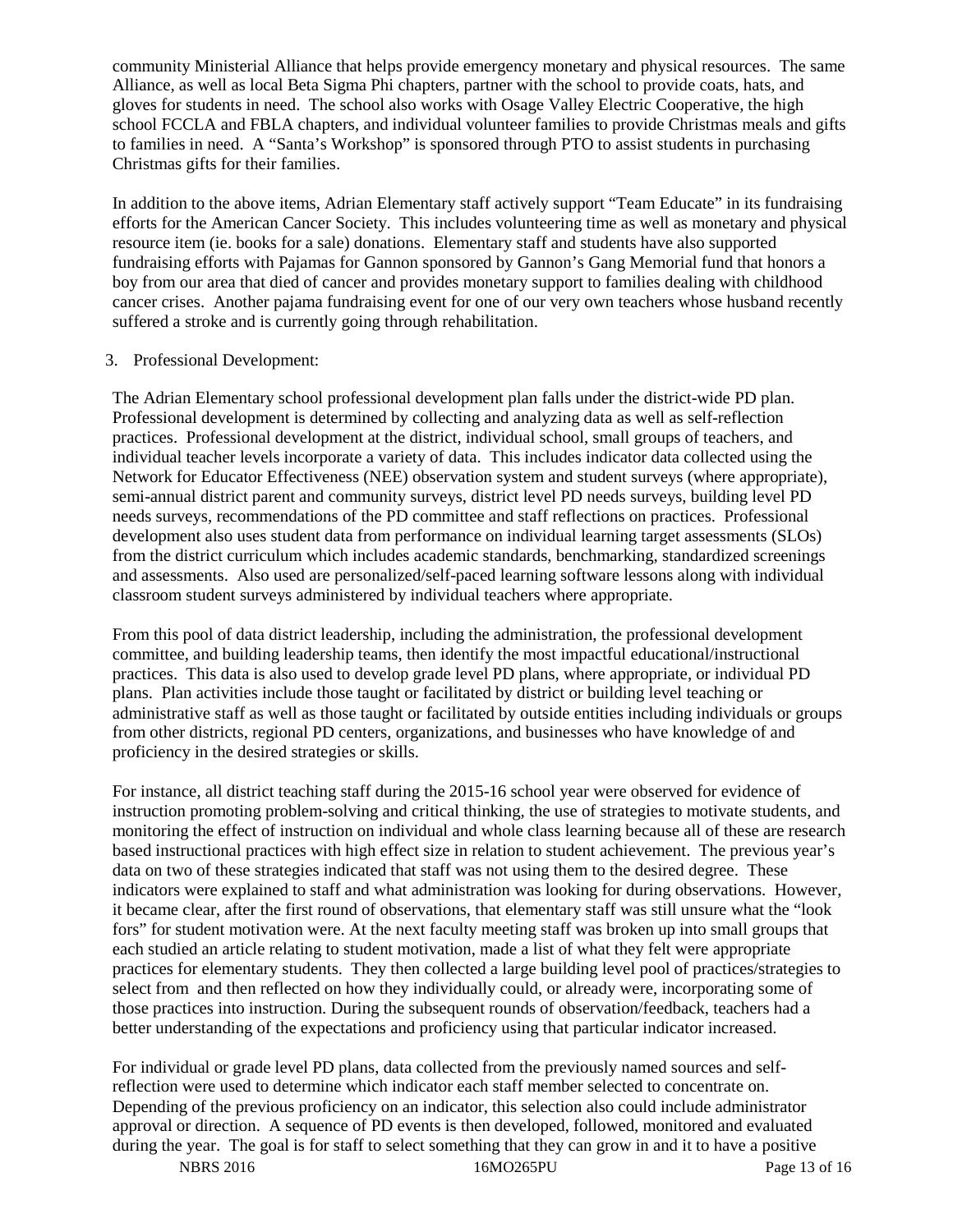impact on student achievement. If students are expected to have a growth mindset, staff needs to live/model this as well.

The same can be said of the process for administration. In addition to the previously mentioned data sources, staff survey data on the administration is also analyzed, and a PD plan is developed to target highimpact, research-based practices for individual administrators.

#### 4. School Leadership:

The leadership philosophy of Adrian Elementary, and the district as a whole, can be summed up in six words: We do what's best for students. Every practice, process, and program is examined and reviewed through this lens. If Adrian Elementary's mission is to provide physical and emotional environments that maximize learning and emotional growth for all students to prepare them for their future then everything that occurs in student learning environments must reflect this. Everything that the elementary staff from teachers to paraprofessionals to custodians to cafeteria workers to office staff does is expected to support this mission and philosophy. It requires data collection and dissemination by the principal, curriculum coordinator/instructional coach, teaching teams, specialists, individual teachers and support staff. It requires regular review and analysis of this data to determine if we are providing the necessities for student learning environments so that students can succeed and achieve at the highest levels possible. It also requires that the principal sometimes makes difficult decisions, even though they are based on data, that make portions of the staff uncomfortable or that they don't personally agree with. Again, it's about the students. In all situations, however, it is the role of the principal, administration, and building leadership to provide the necessary PD resources so that teachers do what's best for students and their needs.

An example of this is the current use of Study Island ELA and math benchmarking assessment use at the third through fifth grade level. In the past two years, staff analyzed student benchmark data and then compared this set of data to the actual performance on the MAP grade-level assessments. Staff also reflected on the necessities (ie. time, facilities, etc.) to administer these assessments quarterly. It was determined that the tool was a manageable, good measuring stick to gauge student mastery of state standards and was predictive of student performance on the state assessment. However, upon using these assessments this year, staff and students noticed a significant change in the assessments--the number of items per subject assessment increased from 30 to 60. Analysis of the benchmarking data has determined that this one change has affected two things: 1) the amount of time to complete the assessment for most students more than doubled and 2) student frustration increased during the 1st and 2nd benchmark assessment sessions and many gave up or started guessing. This led to the conclusion that it is very likely that the data collected using these assessments is not going to be as reliable as previous versions. It would be easy for the staff to "make do" with these assessments and assume that the data reflects student learning. However, this is not going to be what's best for student learning so administration, building leadership team members, and grade level teams will be reviewing possible alternative assessments that provide more reliable data to direct classroom activities and student learning.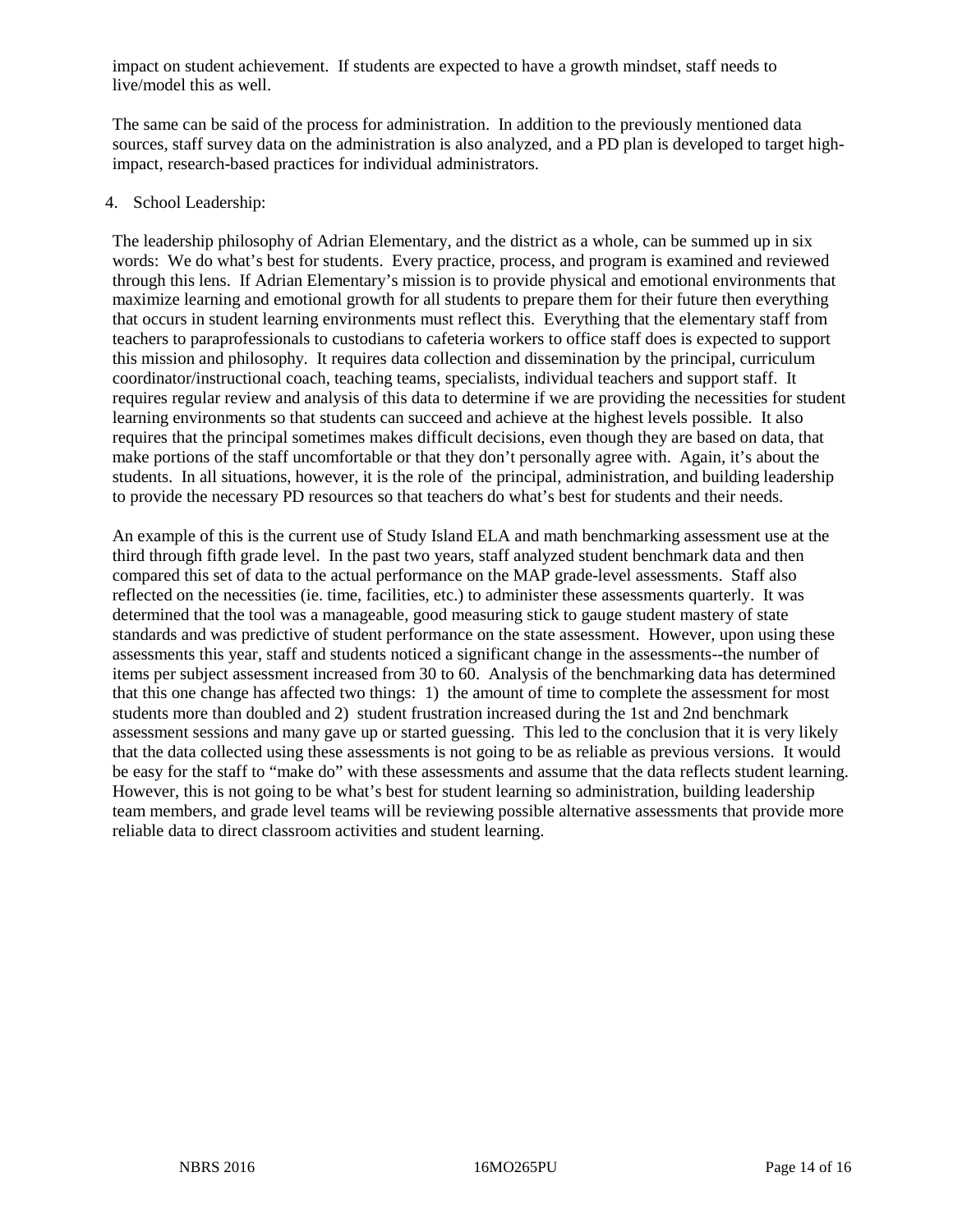If Adrian Elementary had to "boil down" it's practices to the one that the school uses that makes students so successful it would have to be the use of data, whether qualitative or quantitative, to inform instruction and student learning. During the 2012-13 school year, Adrian Elementary staff implemented a school-wide system of assessment and "grading" that data supports has had a huge impact on student achievement. This system is the one commonality in structures/processes from grade level to grade level. This system include three pieces. First, students are assessed on individual learning targets with multiple attempts to show mastery with the use of alternative assessment methods when warranted. Second, data is used to target the instructional needs for all students, both as individuals and whole groups. Third, the use of traditional letter grades has been changed to mastered/progressing/not yet mastered for each learning target so that teachers, parents and students know specifically what students can and cannot do.

MAP assessment data results analysis and comparison for Years 2008-2011, before fully implementing this system of assessment and reporting practices, to Years 2012-2015, after implementing the new system of assessment and reporting practices, show significant increases in students scoring proficient or advanced. Please keep in mind that the assessments did change during 2015 so comparing that data to the previous 3 years is not a completely valid comparison.

During the 2008-2011 span, the period prior to changing the assessment/grading system, the percentage of third grade students scoring proficient or advanced on the MAP assessment increased 10.9% from 48.1% to 59.3% for ELA and 26.9% from 49% to 75.9% for math. The highest percentage of students scoring proficient or advanced during this time span was 76.2% for ELA (2009-2010) and 76.1% for math (2009- 2010). There were notable fluctuations from year to year during this time span: ELA (48.1%, 76.2%, 45.9%, 59.3%) and math (49%, 76.1%, 42.6%, 75.9%). During the 2012-15 span, ELA scores increased 20.4% from 71.7% to 92.1% and math scores also increased 10.9% from 77.4% to 88.3%. Each year during this time span showed an increase over the previous year: ELA (71.7%, 74%, 92.1%) and math (77.4%, 88%, 88.3%). Percentages of students scoring proficient or advanced reached an all time high for 2014- 2015 with 92.1% for ELA and 88.3% for math. The teachers at this level and the classroom procedures and structures remained constant during this time. Both ELA and math scores for this grade level during the 2008-2011 varied from year to year and the majority of scores hovered near middle with the exception of 2 outlier years.

During the 2008-2011 span, the percentage of fourth grade students scoring proficient or advanced on the MAP assessment increased 17.5% percent from 46% to 63.5% for ELA and 10% from 42.4% to 52.4% for math. The highest percentage of student scoring proficient or advanced during this time span was 63.5% for ELA (2011-12) and 68.3% (2010-2011) for math. There were fluctuations from year to year during this time span: ELA (46%, 54.2%, 63.4%, 63.5%) and math (42.4%, 44.1%, 68.3%, 52.4%). During the 2012- 2015 span, ELA scores increased 26.5% from 61.5% to 88% and math scores also increased 28% from 56% to 84%) Each year during this time span showed an increase over the previous year: ELA (61.5%, 67.3%, 88%) and math (56%, 58.2%, 84%). The teachers of math and science/social studies remained the same from 2008 to present. However there was a change in ELA teacher 2013. ELA scores for this grade level did increase over the four years prior to the implemented changes but not with as large or increase in the 3 years since implementation. Math scores for this grade level prior to the implemented changes fluctuated from year to year and the majority of scores hovered near middle with the exception of 1 outlier year.

During the 2008-2011 span, the percentage of fifth grade students scoring proficient or advanced on the MAP assessment increased 0.8% from 68.4% to 69.2% for ELA and 15.5% from 61.4% to 76.9% for math but decreased 1.6% from 50.8% to 49.2% for science. The highest percentage of students scoring proficient or advanced during this time span was 69.2% for ELA (2011-2012), 76.9% for math (2011-2012), and 55.3% for science (2009-2010). There were notable fluctuations from year to year during this time span: ELA (68.4%, 52.6%, 63.5%, 69.2%), math (61.4%, 66.6%, 50.8%, 76.9%), and science (50.8%, 55.3%, 33.4%, 49.2%). In fifth grade from 2012-2015, there was an increase in ELA scores of 7.7% from 66% to 73.7%. Math scores fluctuated (53%, 69%, 50.9%) and actually were at an all time low during 2014. Science scores actually decreased over the span (82.1%, 65.7%, 64.6%) by 17.5%. However, even with the